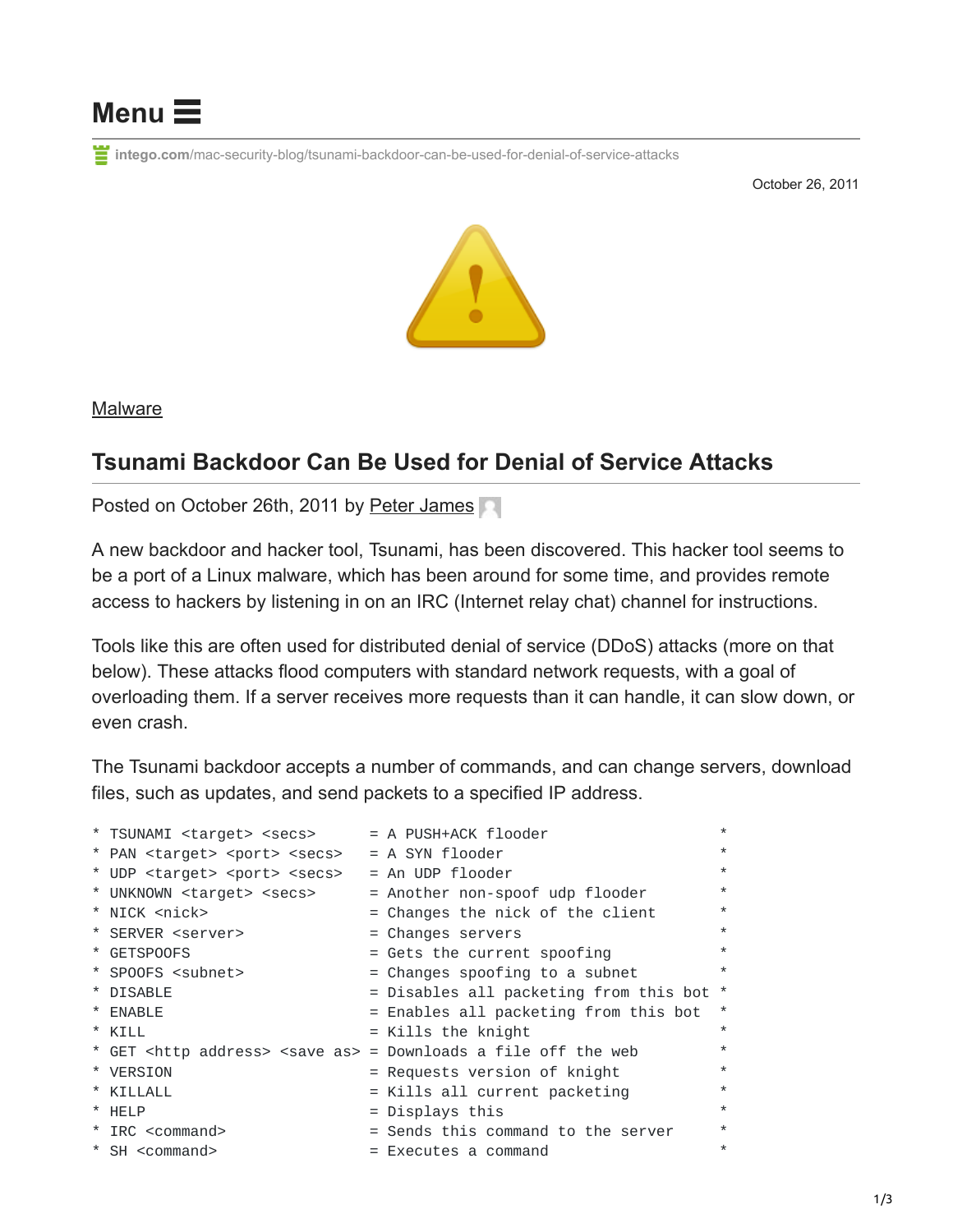Source code for this backdoor has been publicly available since at least September 2009, and it is trivial to compile this code, using Apple's XCode, and create a Mac executable.

This tool requires installation, and may actually be installed manually by people who choose to participate in DDoS attacks, such as those in [the Anonymous group](https://en.wikipedia.org/wiki/Anonymous_(group)).

Individual users generally have little to fear from these tools. However, servers connected to the Internet can be vulnerable to remote installation. Hackers can take advantage of weaknesses in server tools, or especially PHP vulnerabilities, to gain access to a server and install a tool like this. In addition, once such a tool has been installed, the remote hacker can install other software onto the infected Mac.

## **What is a denial of service attack?**

A denial of service attack, or a distributed denial of service attack (DDoS), occurs when one or many computers "gang up" on a web site or server by sending a flood of traffic to that server. Most web servers can handle standard traffic of a certain number of connection attempts per second. Large web sites, such as the biggest online retailers, can handle thousands of connections a second or more. But when thousands of computers get together and send requests all at the same time, sending "floods" of requests, servers have trouble remaining operable. When this type of attack happens, most firewalls will act and block the sending address, but in sophisticated attacks, these addresses are forged, and may change with each new packet.

Denial of service attacks are illegal; they are done for malicious purposes, such as to prevent a web site from functioning, or to block network traffic to and from a specific server. In some cases, such as [Operation Payback,](https://en.wikipedia.org/wiki/Operation_Payback) denial of service attacks were launched by a company paid by some Bollywood movie studios to attack websites that would not take down copyrighted material. After this, a retaliatory attack was made against a number of copyright organizations, law firms and others. Another attack was made on financial organizations that refused to process donations to Wikileaks.

Some users may install the Tsunami backdoor intentionally, to be part of such attacks. It is also possible that this tool is installed remotely on servers to increase the number of computers participating in such attacks, and, therefore, their effectiveness.

## **Hacker tools and their usage**

[Tsunami is one of the many dozens of hacker tools that Intego VirusBarrier X6 protects](https://www.intego.com/virusbarrier/) against. These are tools that are used to attack a machine other than the one on which it is installed, and include tools for executing DDoS attacks, scanning ports, sniffing network traffic, searching for known vulnerabilities and much more.